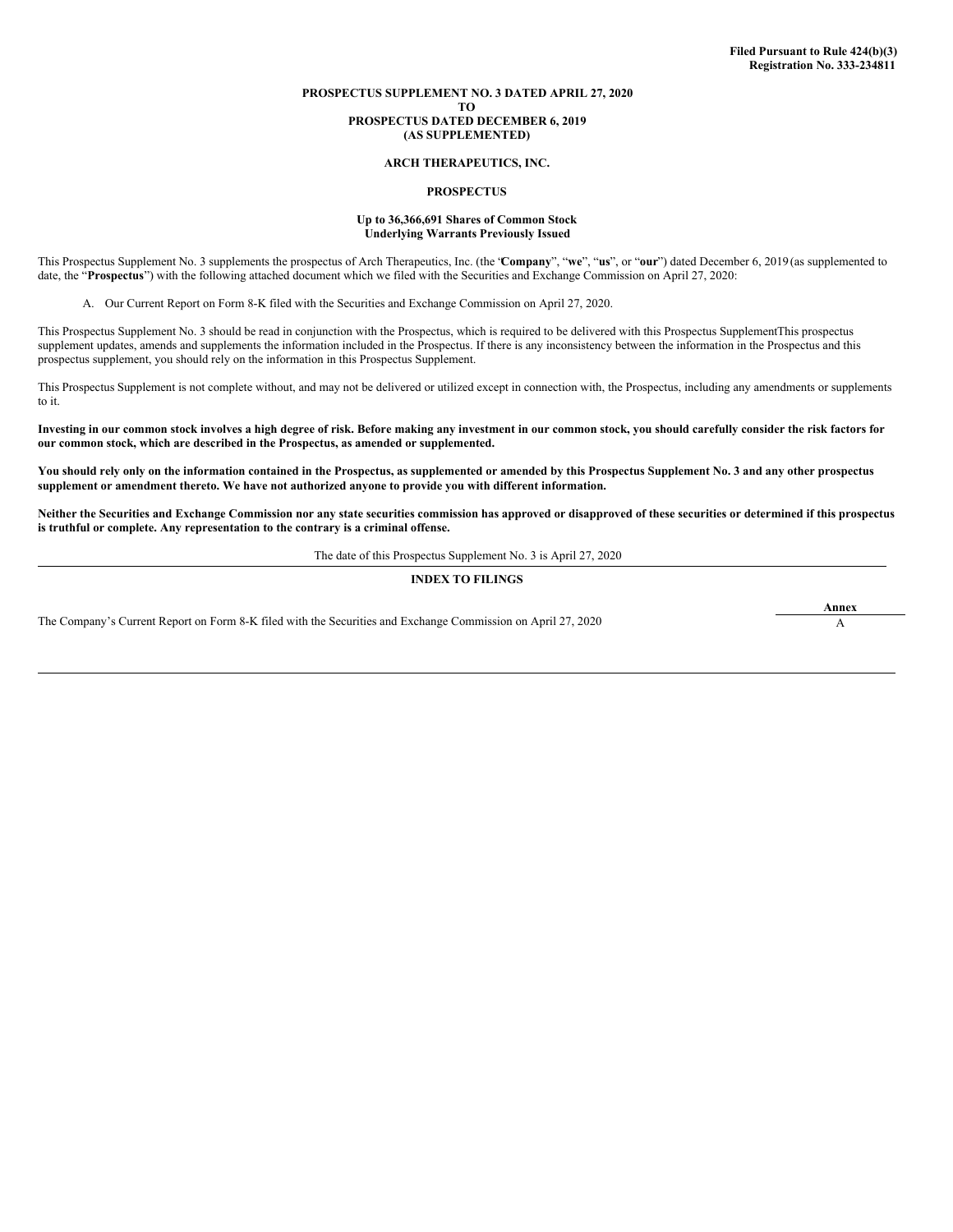ANNEX A

#### **UNITED STATES SECURITIES AND EXCHANGE COMMISSION Washington, D.C. 20549**

# **FORM 8-K**

# **CURRENT REPORT**

**Pursuant to Section 13 OR 15(d) of The Securities Exchange Act of 1934**

Date of Report (Date of earliest event reported): **April 25, 2020**

# **ARCH THERAPEUTICS, INC.**

(Exact name of registrant as specified in its charter)

**Nevada 000-54986 46-0524102** (State or other jurisdiction (Commission (Commission (I.R.S. Employer of incorporation) (I.R.S. Employer of incorporation)  $\Box$  File Number) (I.R.S. Employer of incorporation) of incorporation) File Number) Identification No.)

> **235 Walnut Street, Suite 6 Framingham, Massachusetts 01702**<br>dress of principal executive offices) (Zip Code) (2ip Code) (Address of principal executive offices)

Registrant's telephone number, including area code: **(617) 431-2313**

Check the appropriate box below if the Form 8-K filing is intended to simultaneously satisfy the filing obligation of the registrant under any of the following provisions  $\underline{\mathfrak{g}}\underline{\mathfrak{e}}\underline{\mathfrak{e}}$ General Instruction A.2. below):

 $\Box$  Written communications pursuant to Rule 425 under the Securities Act (17 CFR 230.425)

 $\square$  Soliciting material pursuant to Rule 14a-12 under the Exchange Act (17 CFR 240.14a-12)

 $\Box$  Pre-commencement communications pursuant to Rule 14d-2(b) under the Exchange Act (17 CFR 240.14d-2(b))

 $\Box$  Pre-commencement communications pursuant to Rule 13e-4(c) under the Exchange Act (17 CFR 240.13e-4(c))

Securities registered pursuant to Section 12(b) of the Act:

| $-1$<br>l'itle of<br>each<br>class | rading<br>Symboles. | registered<br>Name<br>ı which<br>$\sim$ $\sim$<br>on<br>$\sim$<br>. CACI60<br>- COL |
|------------------------------------|---------------------|-------------------------------------------------------------------------------------|
| N                                  | NU<br>۰ ۱ ۱ د       | $\mathbf{v}$<br>N<br>111                                                            |

Indicate by check mark whether the registrant is an emerging growth company as defined in Rule 405 of the Securities Act of 1933 (17 CFR §230.405) or Rule 12b-2 of the Securities Exchange Act of 1934 (17 CFR §240.12b-2). Emerging growth company  $\Box$ 

If an emerging growth company, indicate by check mark if the registrant has elected not to use the extended transition period for complying with any new or revised financial accounting standards provided pursuant to Section 13(a) of the Exchange Act.  $\Box$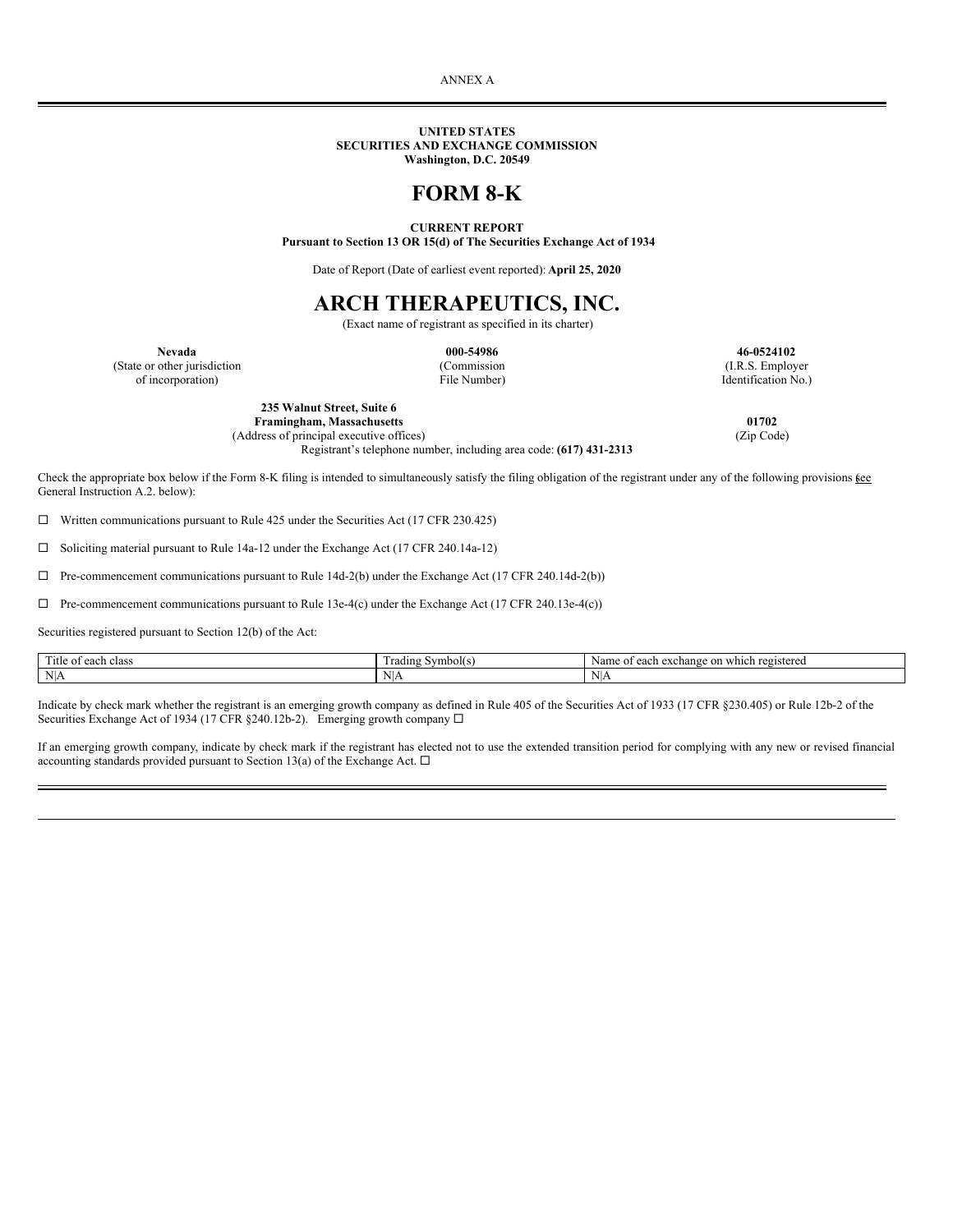# **Item 1.01 Entry into a Material Definitive Agreement.**

# **PPP Loan**

On April 25, 2020, the Company executed a promissory note (the "**PPP Note**") evidencing an unsecured loan in the amount of \$176,300 under the Paycheck Protection Program (the "**PPP Loan**"). The Paycheck Protection Program (or "**PPP**") was established under the Coronavirus Aid, Relief, and Economic Security Act (the "**CARES Act**") and is administered by the U.S. Small Business Administration ("SBA"). The Loan is being made through First Republic Bank (the "**Lender**").

The PPP Loan has a two-year term and bears interest at a rate of 1.00% per annum. Monthly principal and interest payments are deferred for six months. Beginning seven months from the date of the PPP Note, the Company is required to make monthly payments of principal and interest to the Lender of approximately \$10,000. The PPP Loan may be prepaid at any time prior to maturity with no prepayment penalties. The PPP Note matures on April 25, 2022.

The PPP Note contains customary events of default relating to, among other things, payment defaults, making materially false and misleading representations to the SBA or Lender, or breaching the terms of the PPP Loan documents. The occurrence of an event of default may result in the immediate repayment of all amounts outstanding, collection of all amounts owing from the Company, or filing suit and obtaining judgment.

Under the terms of the CARES Act, PPP loan recipients can apply for and be granted forgiveness for all or a portion of loan granted under the PPP. Such forgiveness will be determined, subject to limitations, based on the use of loan proceeds for payment of payroll costs and any payments of mortgage interest, rent, and utilities. However, no assurance is provided that forgiveness for any portion of the PPP Loan will be obtained.

The foregoing description of the PPP Note does not purport to be complete and is qualified in its entirety by reference to the copy of the PPP Note attached herewith a Exhibits 10.1 to this Current Report on Form 8-K, which is incorporated herein by reference.

#### Item 2.03 Creation of a Direct Financial Obligation or an Obligation under an Off-Balance Sheet Arrangement of a Registrant.

Reference is made to the disclosure set forth inItem 1.01 of this Current Report on Form 8-K with respect to the PPP Loan, which disclosure is incorporated by reference into this Item 2.03.

# **Item 9.01 Financial Statements and Exhibits**

(d) The following exhibits are being filed herewith:

| Exhibit | <b>Description</b> |
|---------|--------------------|
| 10 1    | <b>PPP</b> Note    |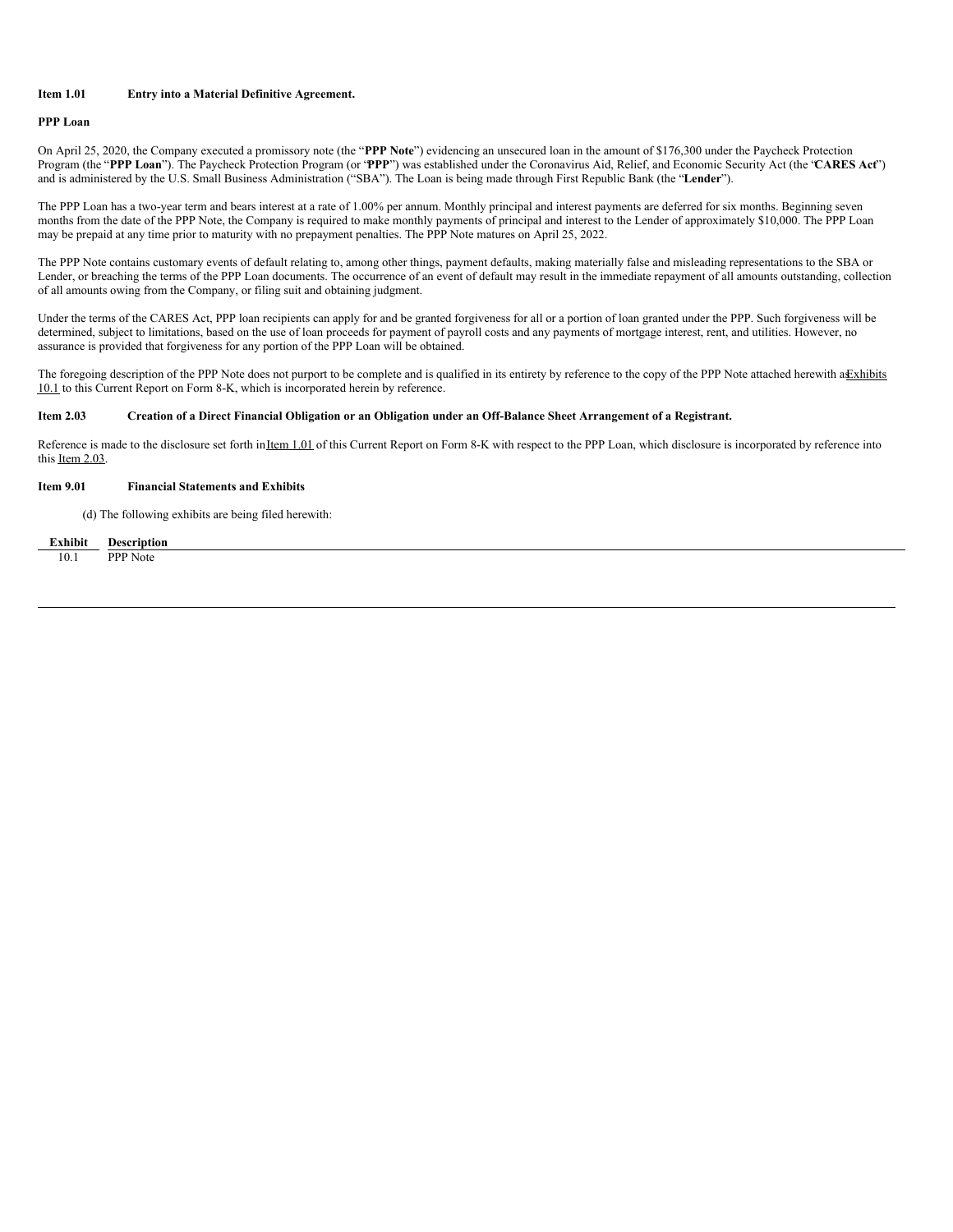# **SIGNATURES**

Pursuant to the requirements of the Securities Exchange Act of 1934, the registrant has duly caused this report to be signed on its behalf by the undersigned hereunto duly authorized.

# **ARCH THERAPEUTICS, INC.**

Dated: April 27, 2020 **By:/s/ Terrence W. Norchi, M.D.** Name: Terrence W. Norchi, M.D. Title: President, Chief Executive Officer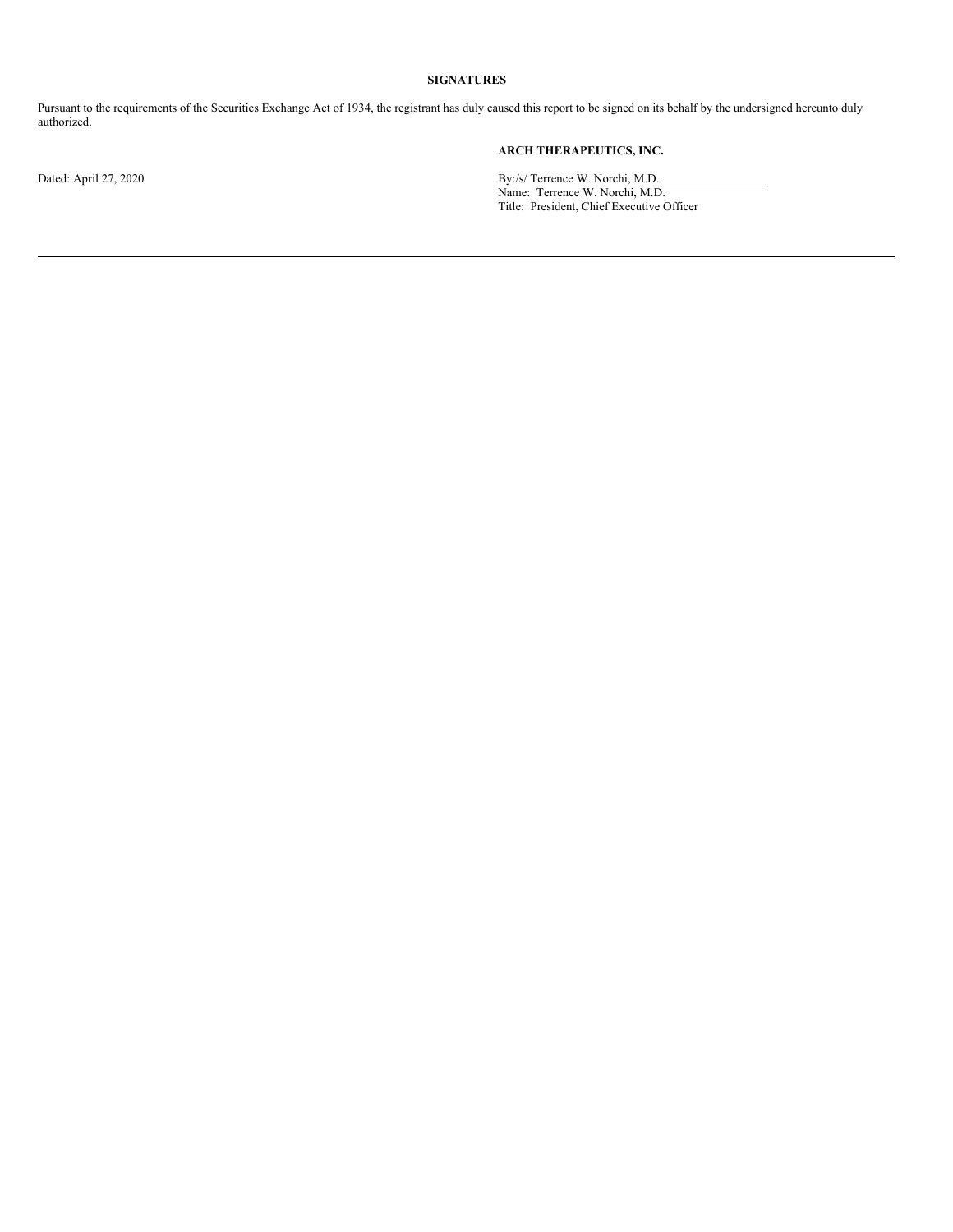# **Exhibit 10.1**

### **U.S. SMALL BUSINESS ADMINISTRATION PAYCHECK PROTECTION PROGRAM NOTE**

| <b>SBA Loan#:</b>     | 9056777100                       |
|-----------------------|----------------------------------|
| <b>SBA Loan Name:</b> | Paycheck Protection Program Loan |
| <b>Loan Date:</b>     | 4/25/2020                        |
| Loan Amount:          | \$176,300.00                     |
| <b>Interest Rate:</b> | 1.00% fixed                      |
| <b>Borrower:</b>      | ARCH THERAPEUTICS, INC           |
| Lender:               | First Republic Bank              |

This Note represents the Loan (as defined below) made by Lender pursuant to the Paycheck Protection Program (the "PPP"). Borrower confirms and agrees that the Loan is subject in all respects to the Coronavirus Aid, Relief, and Economic Security Act and the requirements, rules, regulations, procedures and guidance concerning the PPP in effect as of the date of this Note and as may be promulgated from time to time after the date of this Note by the U.S. Department of Treasury and/or SBA (collectively, the "PPP Regulations"), including, without limitation, all PPP Regulations applicable to permitted uses of loan proceeds and loan forgiveness.

#### **1. PROMISE TO PAY**

In return for the Loan, Borrower promises to pay to the order of Lender the amount of \$176,300.00

Dollars, interest on the unpaid principal balance, and all other amounts required by this Note.

#### **2. DEFINITIONS**

"Loan" means the loan evidenced by this Note.

"Loan Documents" means the documents related to this Loan signed by Borrower, including the Borrower Application Form for the Paycheck Protection Program, the Borrower Certificate executed and delivered by Borrower in connection with this Note and all other attestations, certificates, agreements and documents delivered by Borrower to Lender in connection with the Loan.

"SBA" means the Small Business Administration, an Agency of the United States of America.

# **3. PAYMENT TERMS**

Borrower must make all payments at the place Lender designates. The payment terms for this Note are:

**Initial Deferment Period:** No payments are due on this Loan for 6 months from the date of first disbursement of this Loan. Interest will continue to accrue during the deferment period.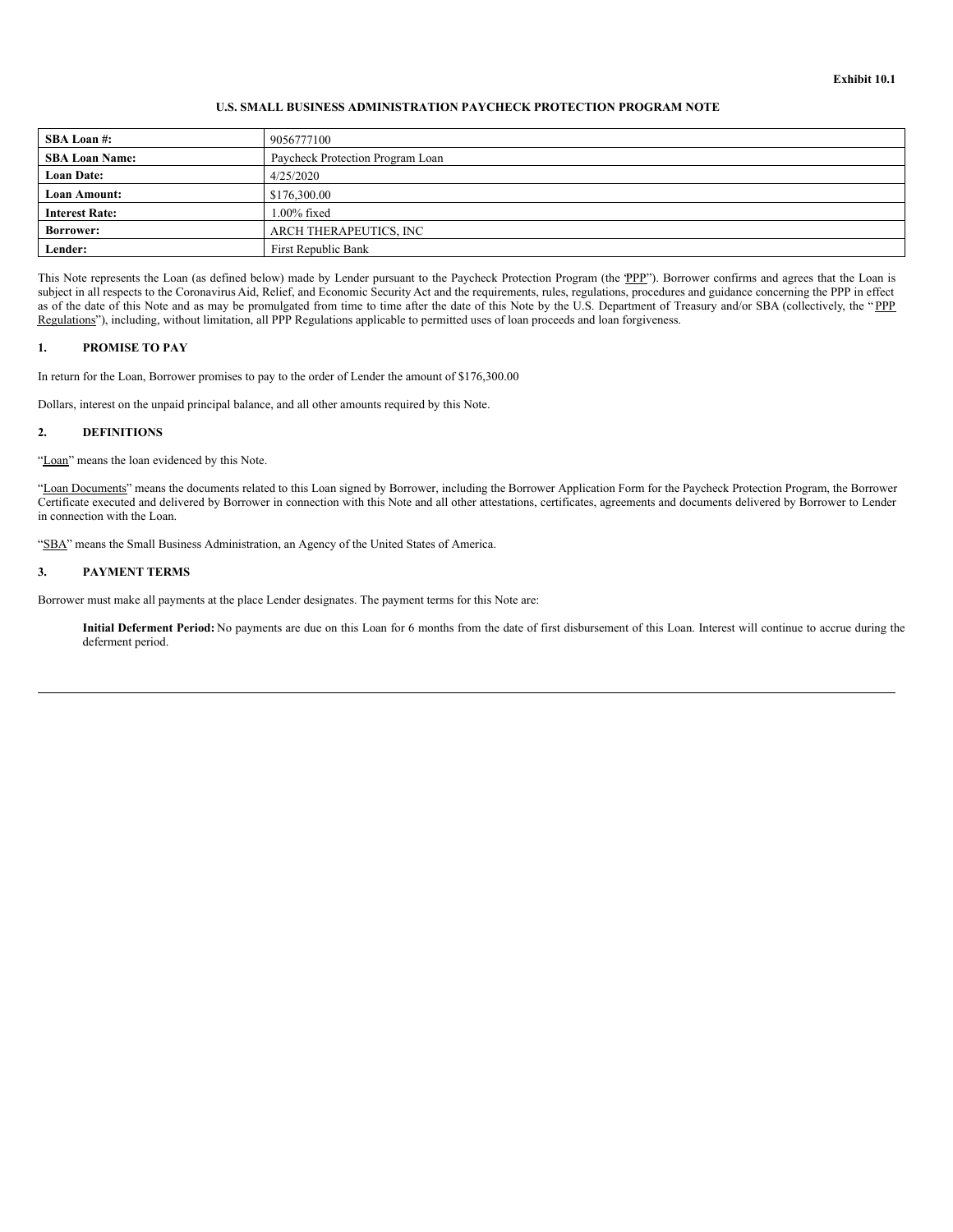**Loan Forgiveness:** Borrower may apply to Lender for forgiveness of the amount due on this Loan in an amount equal to the sum of the following costs incurred by Borrower during the 8-week period beginning on the date of first disbursement of this Loan:

- a. Payroll costs
- b. Any payment of interest on a covered mortgage obligation (which shall not include any prepayment of or payment of principal on a covered mortgage obligation)
- c. Any payment on a covered rent obligation
- d. Any covered utility payment

The amount of Loan forgiveness shall be calculated (and may be reduced) in accordance with the requirements of the PPP, including the provisions of Section 1106 of the Coronavirus Aid, Relief, and Economic Security Act (CARES Act) (P.L. 116-136). Not more than 25% of the amount forgiven can be attributable to non-payroll costs. If Borrower has received an EIDL advance, then that amount shall be subtracted from the loan forgiveness amount.

**Maturity:** This Note will mature on the date that is two years from date of first disbursement of this Loan.

Repayment Terms:

Interest Rate: The interest rate on this Note is one percent per year. The interest rate is fixed and will not be changed during the life of the Loan.

Installment Payments Following Deferment Period: Borrower must pay monthly principal and interest payments on the outstanding principal balance of the Loan amortized over the term of the Loan, unless otherwise forgiven in whole or part in accordance with the PPP Regulations, beginning 7 months from the date of the first disbursement of this Loan until the maturity date. Payments of principal and interest must be made on such date as designated by Lender in the months during which they are due. Any Loan balance remaining following forgiveness pursuant to the PPP Regulations, if any, will be fully reamortized over the remaining term of the Loan.

Application of Installment Payments: Lender will apply each installment payment first to pay interest accrued to the day Lender received the payment, then to bring principal current, and will apply any remaining balance to reduce principal.

Payment at Maturity. All remaining principal and accrued interest is due and payable two years from the date of first disbursement of this Loan.

**Loan Prepayment:** Notwithstanding any provision in this Note to the contrary:

Borrower may prepay this Note at any time without penalty. Borrower may prepay 20 percent or less of the unpaid principal balance at any time without notice. If Borrower prepays more than 20 percent and the Loan has been sold on the secondary market, Borrower must:

- a. Give Lender written notice;
- b. Pay all accrued interest; and
- c. If the prepayment is received less than 21 days from the date Lender receives the notice, pay an amount equal to 21 days interest from the date Lender receives the notice, less any interest accrued during the 21 days and paid under b. of this paragraph.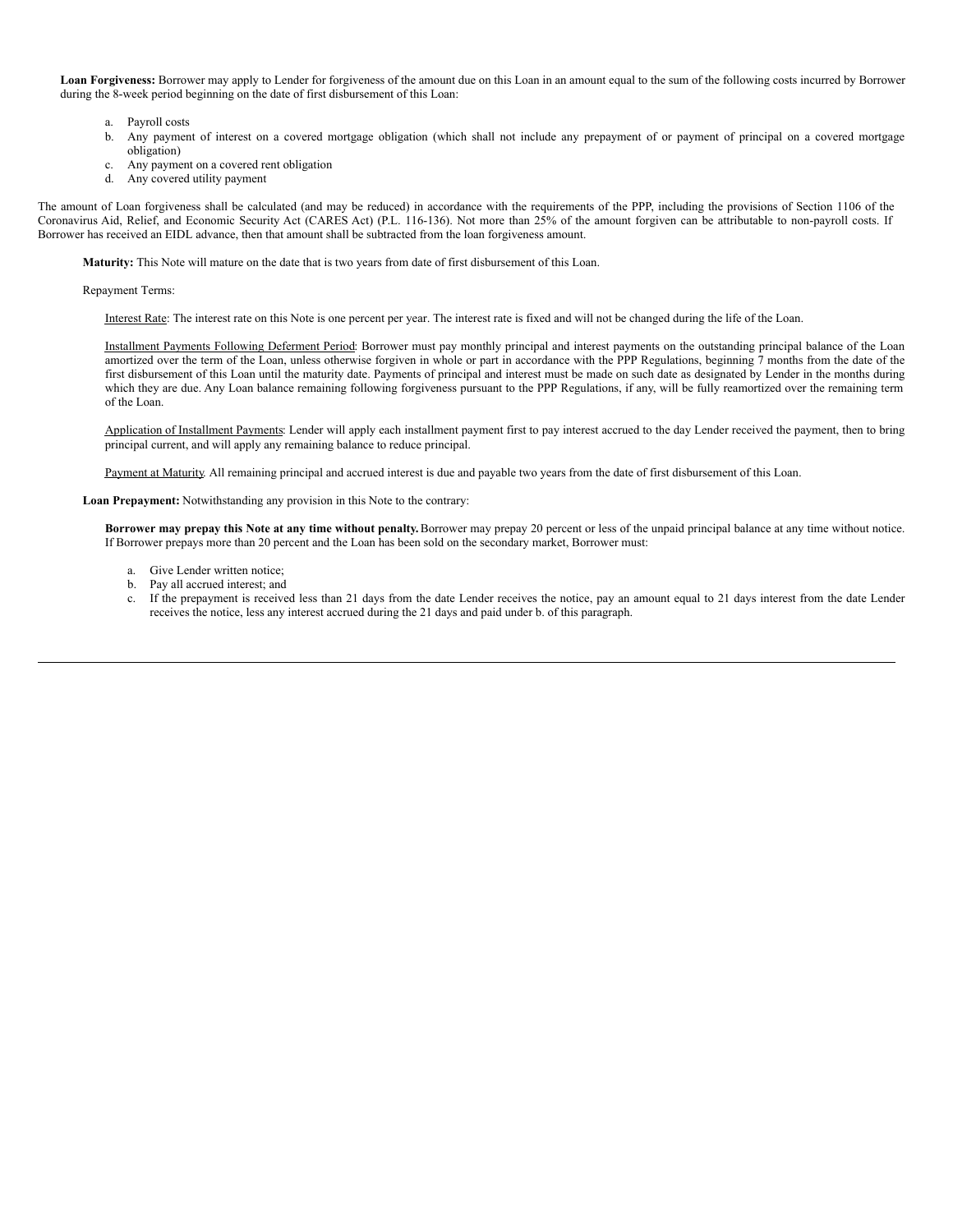If Borrower does not prepay within 30 days from the date Lender receives the notice, Borrower must give Lender a new notice.

**Non-Recourse:** Lender and SBA shall have no recourse against any individual shareholder, member or partner of Borrower for non-payment of the Loan, except to the extent that such shareholder, member or partner uses the Loan proceeds for an unauthorized purpose.

# **4. DEFAULT**

Borrower is in default under this Note if Borrower does not make a payment when due under this Note, or if Borrower:

- A. Fails to do anything required by this Note and other Loan Documents;
- B. Defaults on any other loan with Lender;
- C. Does not disclose, or anyone acting on its behalf does not disclose, any material fact to Lender or SBA;
- D. Makes, or anyone acting on its behalf makes, (i) a materially false or misleading representation to Lender or SBA or (ii) a false or incorrect statement or certification in any certificate, attestation or agreement included in any Loan Documents;
- E. Defaults on any loan or agreement with another creditor, if Lender believes the default may materially affect Borrower's ability to pay this Note;
- F. Fails to pay any taxes when due;
- G. Becomes the subject of a proceeding under any bankruptcy or insolvency law;
- H. Has a receiver or liquidator appointed for any part of their business or property;
- I. Makes an assignment for the benefit of creditors;
- J. Has any adverse change in financial condition or business operation that Lender believes may materially affect Borrower's ability to pay this Note;
- K. Reorganizes, merges, consolidates, or otherwise changes ownership or business structure without Lender's prior written consent; or
- L. Becomes the subject of a civil or criminal action that Lender believes may materially affect Borrower's ability to pay this Note.

# **5. LENDER'S RIGHTS IF THERE IS A DEFAULT**

Without notice or demand and without giving up any of its rights, Lender may:

- A. Require immediate payment of all amounts owing under this Note;
- B. Collect all amounts owing from Borrower; or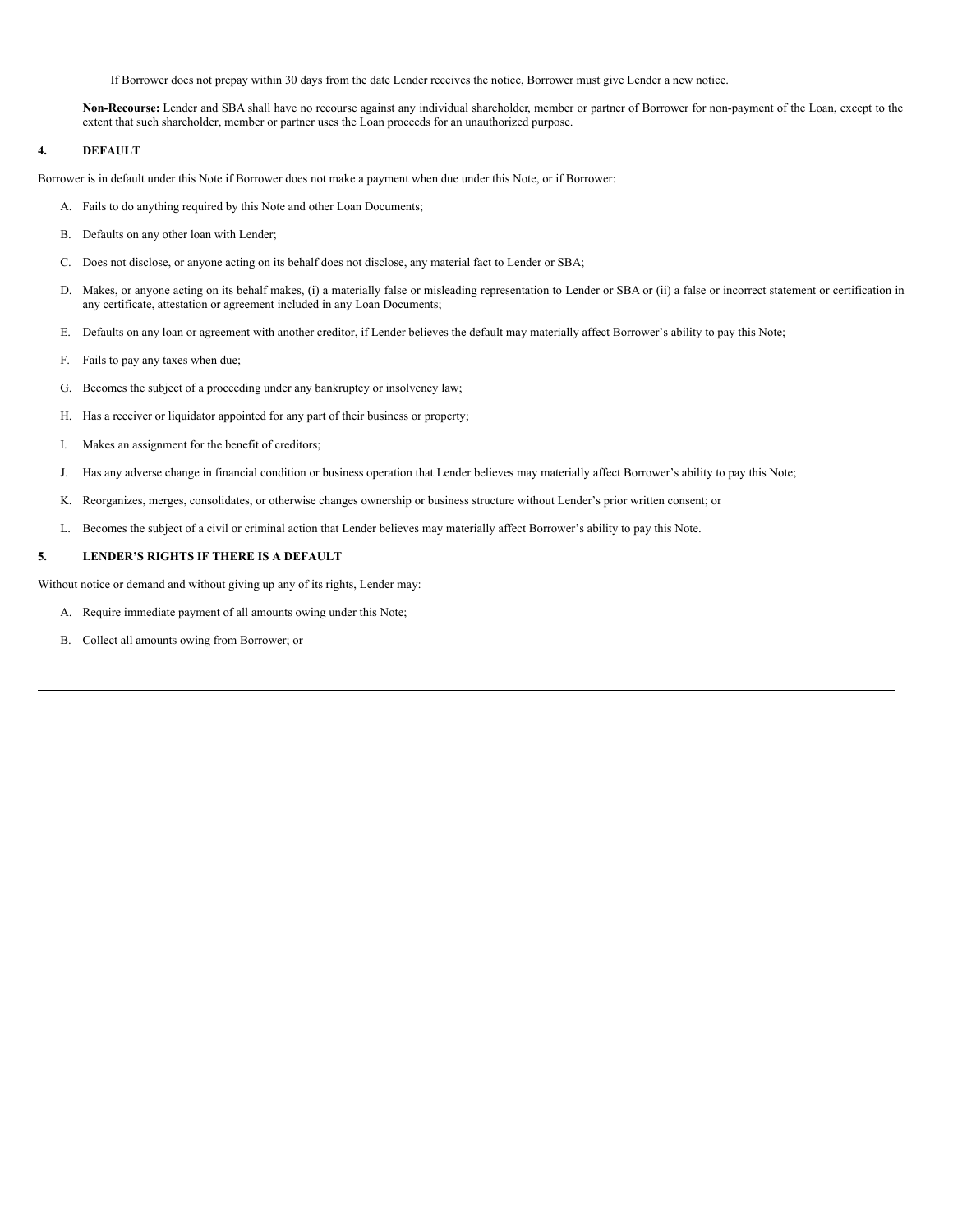#### C. File suit and obtain judgment.

# **6. LENDER'S GENERAL POWERS**

Without notice and without Borrower's consent, Lender may:

- A. Incur expenses to collect amounts due under this Note, enforce the terms of this Note or any other Loan Document. Among other things, the expenses may include payments for property taxes, prior liens, insurance, appraisals, environmental remediation costs, and reasonable attorney's fees and costs. If Lender incurs such expenses, it may demand immediate repayment from Borrower or add the expenses to the principal balance; and
- B. Release anyone obligated to pay this Note.

# **7. WHEN FEDERAL LAW APPLIES; GOVERNING LAW AND VENUE**

When SBA is the holder, this Note will be interpreted and enforced under federal law, including SBA regulations. As to this Note, Borrower may not claim or assert against SBA any local or state law to deny any obligation, defeat any claim of SBA, or preempt federal law.

When the SBA is not the holder, this Note will be interpreted and enforced under the laws of the State of California. All judicial proceedings arising in or under or related to the Loan, this Note or any of the other Loan Documents may be brought in any state or federal court located in a state where Lender has an office (each, a "Lender's State"). By execution and delivery of this Note, Borrower generally and unconditionally:

(a) consents to nonexclusive personal jurisdiction in each Lender's State; (b) waives any objection as to jurisdiction or venue in each Lender's State; (c) agrees not to assert any defense based on lack of jurisdiction or venue in the aforesaid courts; and (d) irrevocably agrees to be bound by any judgment rendered thereby in connection with the Loan, this Loan or the other Loan Documents.

#### **8. SUCCESSORS AND ASSIGNS**

Under this Note, Borrower includes its successors, and Lender includes its successors and assigns.

Lender may at any time assign to one or more assignees all or a portion of its rights and obligations under this Note.

#### **9. OTHER AGREEMENTS AND GENERAL PROVISIONS**

- A. Borrower understands and agrees, and waives and releases Lender, as follows:
	- a. Forgiveness of the Loan is only available for principal that is used for the limited purposes that qualify for forgiveness under the PPP Regulations, and that to obtain forgiveness, Borrower must request it and must provide documentation in accordance with the PPP Regulations, and certify that the amounts Borrower is requesting to be forgiven qualify under the PPP Regulations. Borrower also understands that Borrower shall remain responsible under the Loan for any amounts not forgiven, and that interest payable under the Loan will not be forgiven but that the SBA may pay the Loan interest on forgiven amounts.
	- b. Forgiveness is not automatic and Borrower must request it. Borrower is not relying on Lender for its understanding of the requirements for forgiveness such as eligible expenditures, necessary records/documentation, or possible reductions due to changes in number of employees or compensation. Rather Borrower will consult the PPP Regulations and SBA's program materials.